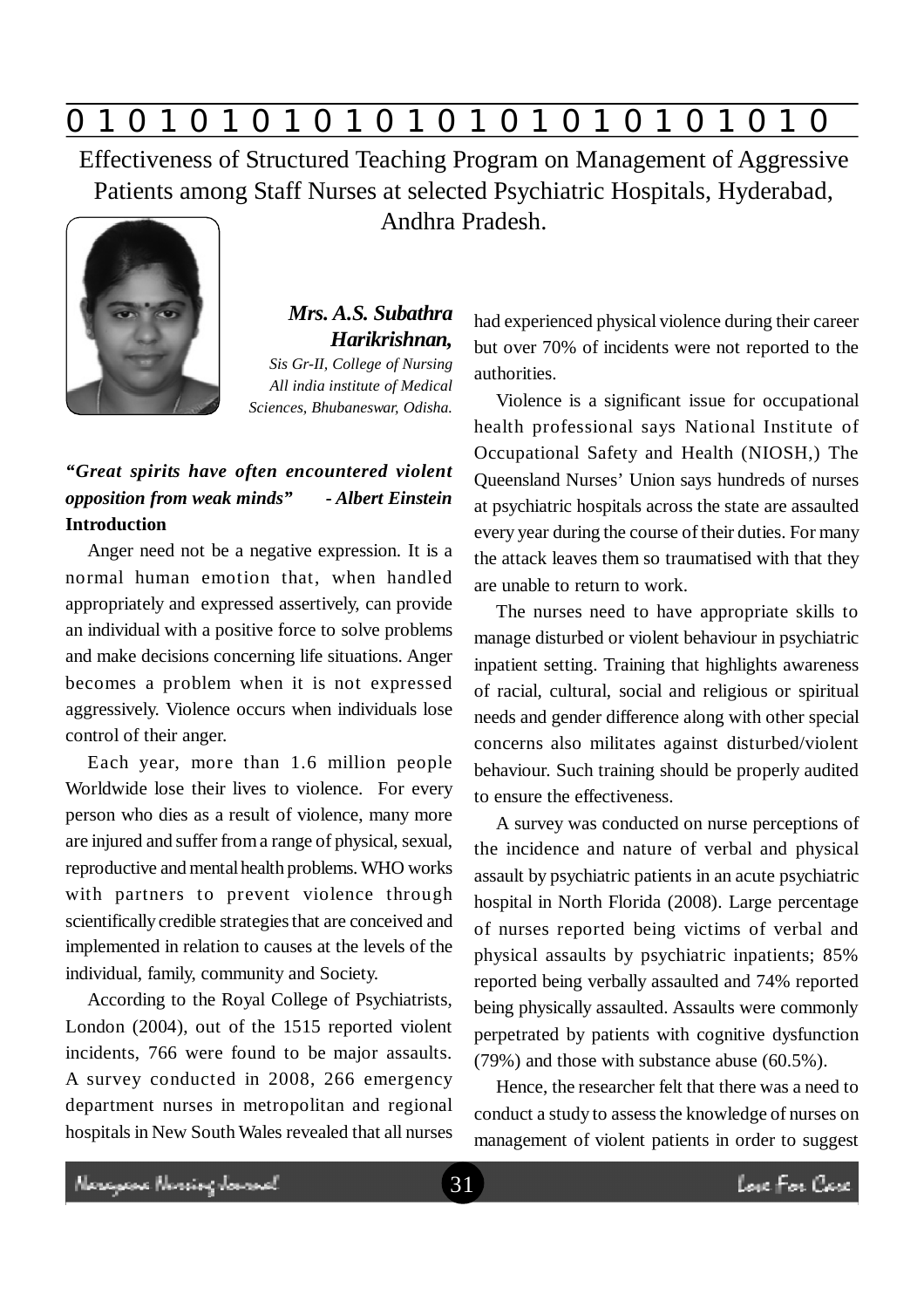|--|

the steps to be taken in order to prevent or minimise the likelihood of violence among nurses in hospitals. Taking into consideration all the above facts, the researcher wished to develop and evaluate the effectiveness of Structured Teaching Programme on the management of violent patients among nurses in a selected hospital.

**Statement of the Problem:** *"A Quasi-experimental study to evaluate the Effectiveness of Structured Teaching Program on Management of Aggressive Patients among Staff Nurses at selected Psychiatric Hospitals, Hyderabad, Andhra Pradesh".*

## **Objectives of the Study:**

1) To prepare and validate the Structured Teaching Programme (STP) on Management of Aggressive Patients.

2) To assess the knowledge regarding Management of Aggressive Patients among Staff Nurses before and after administration of Structured Teaching Programme.

3) To evaluate the effectiveness of STP regarding Management of Aggressive Patients among Staff Nurses.

4) To find out the association between the knowledge of Staff Nurses regarding Management of Aggressive Patients with selected socio demographic variables.

#### **Hypotheses**

**H1** There will be a significant increase in Post Test Knowledge scores than Pre Test Knowledge scores among Staff Nurses on Management of Aggressive Patients at selected Psychiatric Hospitals at 0.05 level of significance.

**H2** There will be a significant association between Post test Knowledge scores with selected demographic variables such as Qualification and Years of Experience among Staff Nurses on Management of Aggressive Patients at 0.05 level significance.

#### **Research Design:**

| Group              |    | Pre-test Intervention Post-test |    |
|--------------------|----|---------------------------------|----|
| Quasi-experimental |    |                                 |    |
| Group              | 01 |                                 | 02 |

## **Research Variables**

#### **Independent variable:**

STP regarding Management of Aggressive Patients. **Dependent variable:**

Knowledge of Staff Nurses.

### **Method of Data Collection**

Structured Knowledge Questionnaire was used to collect the data from the Staff Nurses. The Questionnaire has two sections such.

**Section A -** Demographic Variables of the Sample **Section B - Questionnaire on Knowledge regarding** 

Management of Aggressive Patients.

**RESULTS:**

**Frequency and Percentage Distribution of Knowledge scores of Staff Nurses on Management of Aggressive patients** n=30



**Figure no.1: shows Percentage Distribution of Pre Test and Post Test Level of Knowledge Scores**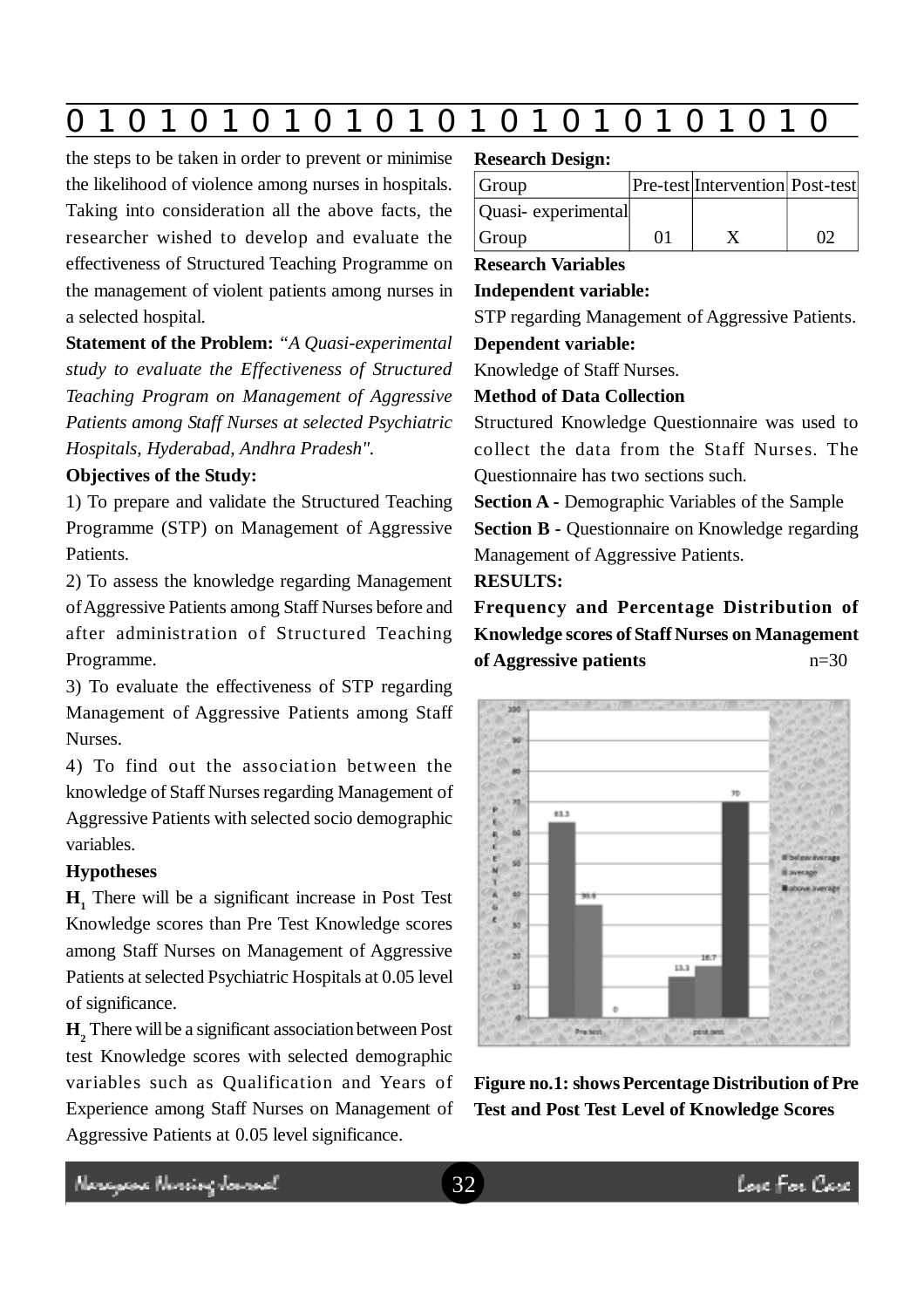# **0 z 0 z 0 z 0 z 0 z 0 z 0 z 0 z 0 z 0 z 0 z 0 z 0**

**Table-1: Description of Knowledge Scores in Pre Test and Post Test in terms of Mean, Mean percentage, Standard Deviation, Standard Error, 't' value**

| Knowledge Level Mean |      | Mean | Standard  | Standard | Paired 't' Test |      |
|----------------------|------|------|-----------|----------|-----------------|------|
|                      |      | $\%$ | deviation | error    | Cal             | Tab  |
| <b>Pre</b> Test      | 10.4 | 34.6 | 1.72      | 0.32     | $10.8*$         | 2.05 |
| Post Test            | 20.8 | 69.2 | 05.8      | 1.07     |                 |      |

df=  $29$  (2.05) p $>0.05\%$  level of significance

Table - 1 revealed that calculated' value 10.8 was higher than the tabulated't' value 02.05. It shows that STP was found to be Effective.

The result shows that there is a significant increase in level of knowledge on Post Test. Hence, Research Hypotheses  $(H_1)$  was accepted.



# **Figure no.2: Distribution of Pre Test and Post Test Mean and Standard Deviation**

Association of sample's Knowledge regarding Management of Aggressive Patients with Selected Demographic Variables such as Qualification and Years of Experience

|     |               | S.No. Demographic   Below average   Average |           | Above Average   Chi – |        |
|-----|---------------|---------------------------------------------|-----------|-----------------------|--------|
|     | Variables     | $\leq$ =34                                  | $35 - 67$ | $68 - 100$            | square |
|     | Qualification |                                             |           |                       | 4.785  |
| 1.2 | G N.M         | 03                                          | 01        | 06                    | $df=2$ |

n=30

| 1.3 | B.Sc.          | 01 | 04 | 15 | $S^*$     |
|-----|----------------|----|----|----|-----------|
| 2.  | Experience     |    |    |    |           |
| 2.1 | 1-3 years      | 02 | 01 | 04 | 4.72      |
| 2.2 | 4-7 years      | 01 | 02 | 08 | $df = 6$  |
| 2.3 | 8-10 years     | 01 | 02 | 08 | <b>NS</b> |
| 2.4 | 11 & above yrs |    |    | 01 |           |

 $NS = Non Significant, S = Significant df = degree of freedom$ 

Table no.5: findings reveal that Qualification of Staff Nurses in selected Psychiatric Hospitals shows that Calculated Value Chi-Square value 4.785 was higher than the Table Value 4.61. It shows that there was significant association found between Post Test Knowledge and Qualification of Staff Nurses. Hence Research Hypothesis  $(H_2)$  was accepted.

Related to years of experience results estimated that Calculated Chi-Square value (4.72) was less than the Table Value (5.35). Hence Research Hypothesis  $(H_2)$  formed was rejected.

**Recommendations:** On the basis of the study findings of the present study, the following recommendations can be made:

 $\checkmark$  A similar study can be done with Knowledge, Attitude, and Practice.

 $\checkmark$  A comparative study can be done between G.N.M, and B.Sc., Staff Nurses and Care givers.

 $\checkmark$  A similar study can be done by giving Video Assisted Teaching Programme.

**Conclusion:** The following Conclusions were drawn based on the findings of the study. The Staff Nurses gained Knowledge on Management of Aggressive Patients. The Staff Nurses improved their confidence towards Management of Aggressive Patients.

Neregeae Nereig Jamach